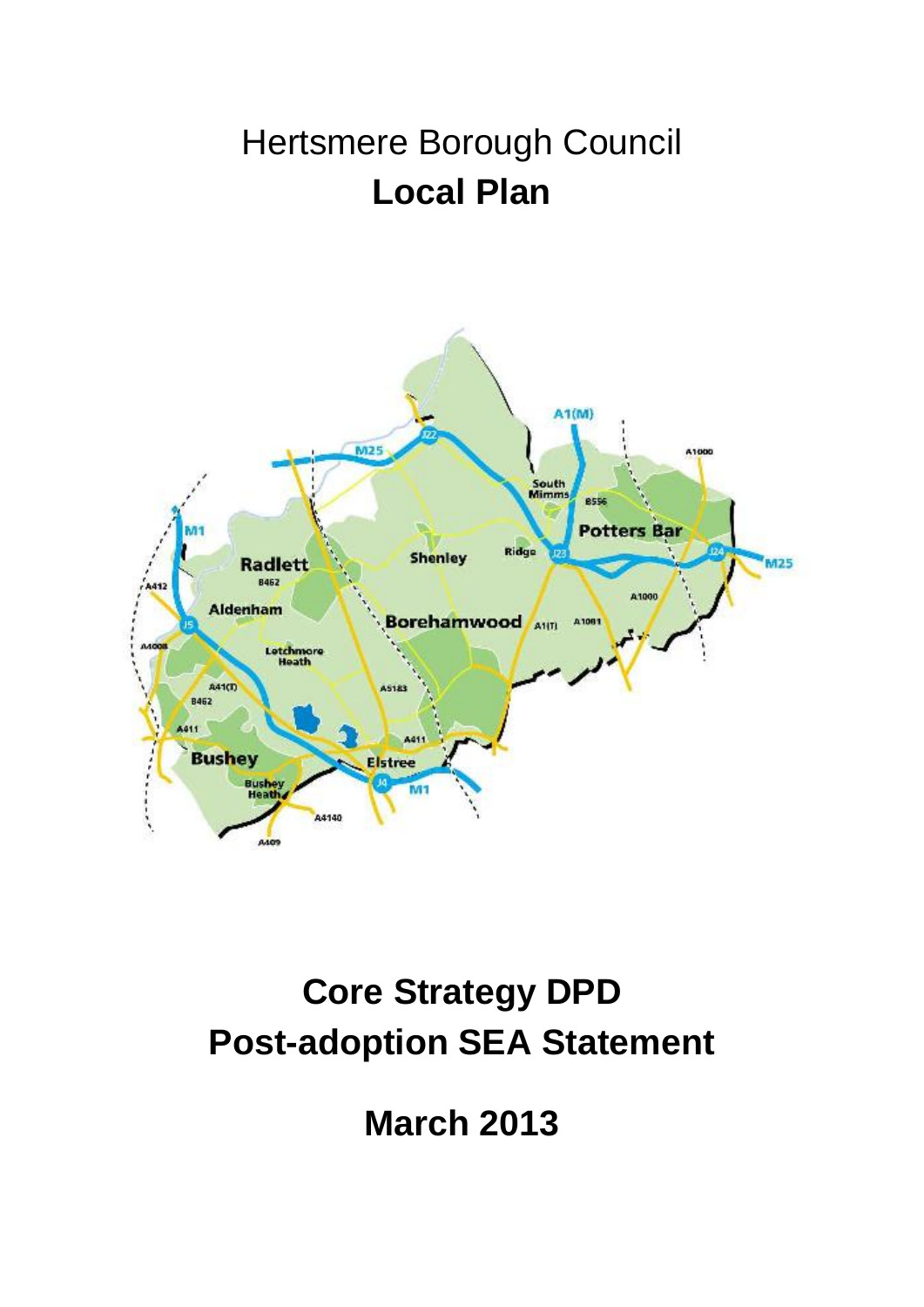## **Introduction**

Under the Planning and Compulsory Purchase Act 2004 the Council is required to produce a Sustainability Appraisal (SA) for the Core Strategy Development Plan Document (DPD). The Act requires a SA to be produced for any new or revised Local Development Document (LDD), including DPDs. The overall purpose of the SA process is to promote sustainable development through consideration of social, environmental and economic concerns in the preparation of a DPD and to evaluate reasonable alternative options.

Government Guidance states that the SA should incorporate the requirements for a Strategic Environmental Assessment required by European Directive 2001/42/EC (the SEA Directive) and the SA highlights that this has taken place for this DPD in 2007. The SA is an iterative process, and was integral to the preparation of the Core Strategy.

Hertsmere Borough Council adopted the Local Plan Core Strategy DPD on 16 January 2013 taking affect from 17 January 2013. In compliance with Regulation 26 of the Town and Country Planning (Local Development) (England) Regulations 2004, Articles 9 and 10 of the SEA Directive 2011, and Regulation 16 of the Environmental Assessment of Plans and Programmes Regulations 2004, the Council has prepared this Statement.

The purpose of this statement is to set out:

- a. How environmental considerations have been integrated into the plan or programme;
- b. How the environment report has been taken into account;
- c. How opinions expressed in response to:
	- i. The invitation referred to in regulation 13(2)(d);
	- ii. Action taken by the responsible authority in accordance with regulation 13(4),

have been taken into account;

- d. How the results of any consultations entered into under regulation 14(4) have been taken into account;
- e. The reasons for choosing the plan or programme as adopted, in the light of the other reasonable alternatives dealt with; and
- f. The measures that are to be taken to monitor the significant effects of the implementation of the plan or programme.

This report is a summary, in line with the regulations, of information contained in the Sustainability Appraisal undertaken on the Core Strategy since 2007. These documents as referenced in this Statement can be viewed in full on the Council's website at: [http://www.hertsmere.gov.uk/Planning--Building-Control/Planning-Policy/Local-Plan/Core-](http://www.hertsmere.gov.uk/Planning--Building-Control/Planning-Policy/Local-Plan/Core-Strategy.aspx)[Strategy.aspx.](http://www.hertsmere.gov.uk/Planning--Building-Control/Planning-Policy/Local-Plan/Core-Strategy.aspx)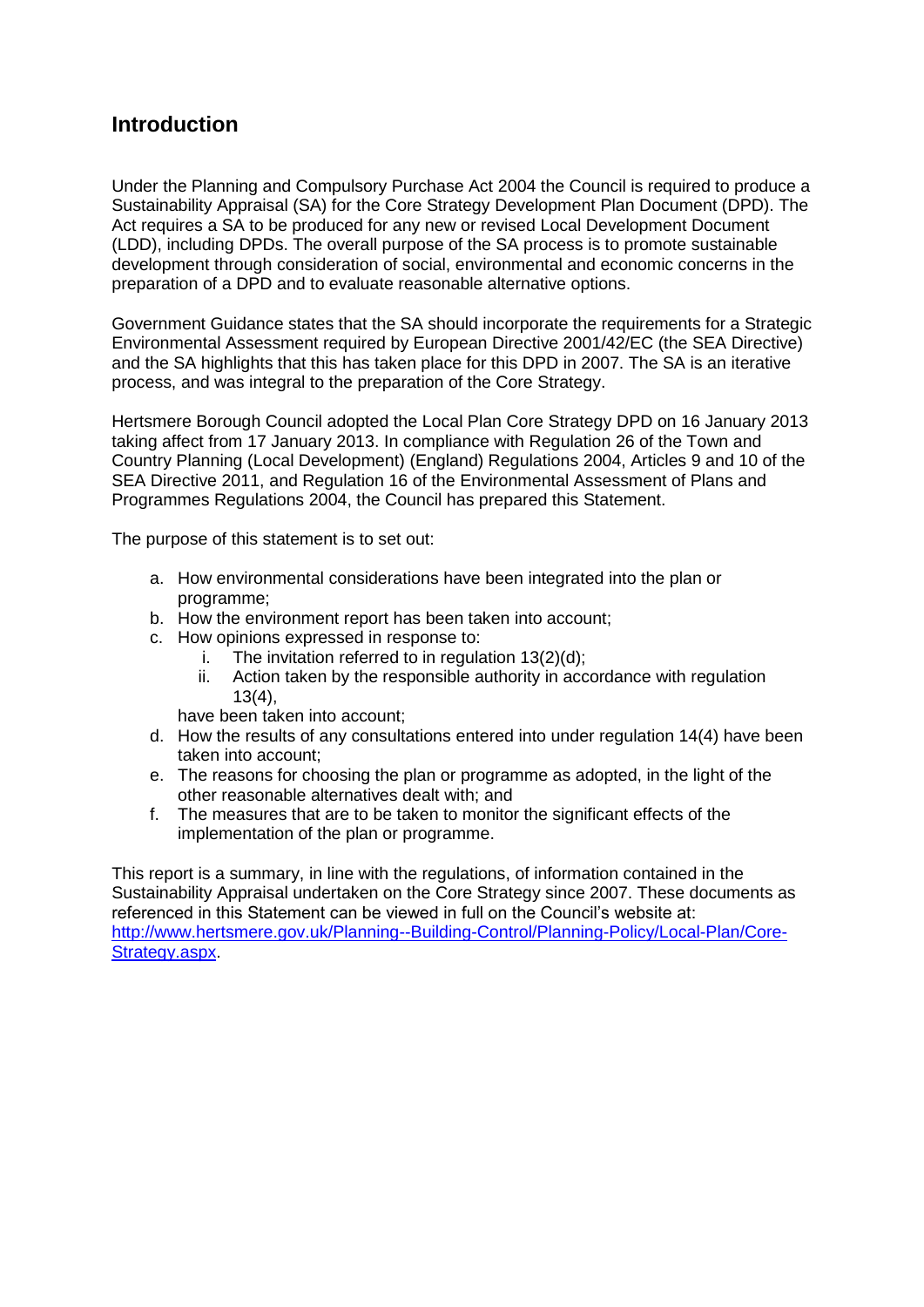## **a. How environmental considerations have been integrated into the plan or programme**

The Sustainability Appraisal process was an integral part of the formation of the policies and principles in the Core Strategy. The strategic policy framework in the Hertsmere Local Plan Core Strategy sets out a number of policies that makes provision for the needs of development in the Borough and also policies that address the adverse impact of development on the environment, communities and the economy.

The Sustainability Appraisal process started together with the Strategic Environment Assessment in 2007 and an update to the Sustainability Appraisal for the Plan was produced at each stage that the Plan was re-published. In addition to each of these stages the baseline information was updated in 2010 after there were more significant changes to the Core Strategy.

The stages of appraisal can be represented by the following timeline, which was repeated depending on the stage of the Core Strategy. The Core Strategy went on to be found sound in December 2012 by the Planning Inspectorate and was adopted in January 2013.

| <b>Stage of</b><br><b>Sustainability</b><br><b>Appraisal</b> | <b>Stage of the Plan</b>                                                                            | <b>Main aspects</b>                                                                                                                                                                 |
|--------------------------------------------------------------|-----------------------------------------------------------------------------------------------------|-------------------------------------------------------------------------------------------------------------------------------------------------------------------------------------|
| SA and SEA<br>October 2007                                   | Draft 'preferred options' Core<br>Strategy November 2007                                            | Forming objectives; and Proposing<br>mitigation for any adverse effects and<br>monitoring indicators.                                                                               |
| <b>SA Report</b><br>December<br>2008                         | Submission version<br>December 2008                                                                 | Review of proposed changes to the<br>document compared to the 2007 version.<br>Changes were not found to significantly<br>alter the sustainability appraisal results.               |
| <b>SA Report</b><br>December<br>2010                         | <b>Revised Core Strategy</b><br>consultation draft December<br>2010                                 | Baseline data updated; Review of major<br>changes to policies including housing<br>target; Proposed mitigation for adverse<br>effects, some rewording and monitoring<br>indicators. |
| <b>SA Report</b><br>November<br>2011                         | <b>Revised Core Strategy</b><br>submission version<br>November 2011                                 | Review of changes to the document<br>following consultation; No significant<br>adverse effects were found and minor<br>negative effects could be minimised                          |
| <b>SA Note</b><br>August 2012                                | Main Modifications to the<br>Core Strategy following<br><b>Examination in Public August</b><br>2012 | Note to review the changes made through<br>a consultation on Main Modifications:<br>Review of changes the affected policies<br>and their significance                               |

The Scoping Report undertaken in 2007 was part of the first stage, which set out the framework of sustainability objectives and baseline indicators. These formed that basis that policies were tested against at 'preferred options' stage and also against which future LDDs could be measured against. The report also identified the main sustainability issues affecting the Borough, set out baseline information and statistics, and identified higher-level plans and programmes which influence the production of the Core Strategy.

The report was later reviewed and updated on submission version, revised version and revised submission version. A further note assessed the impact on the proposed main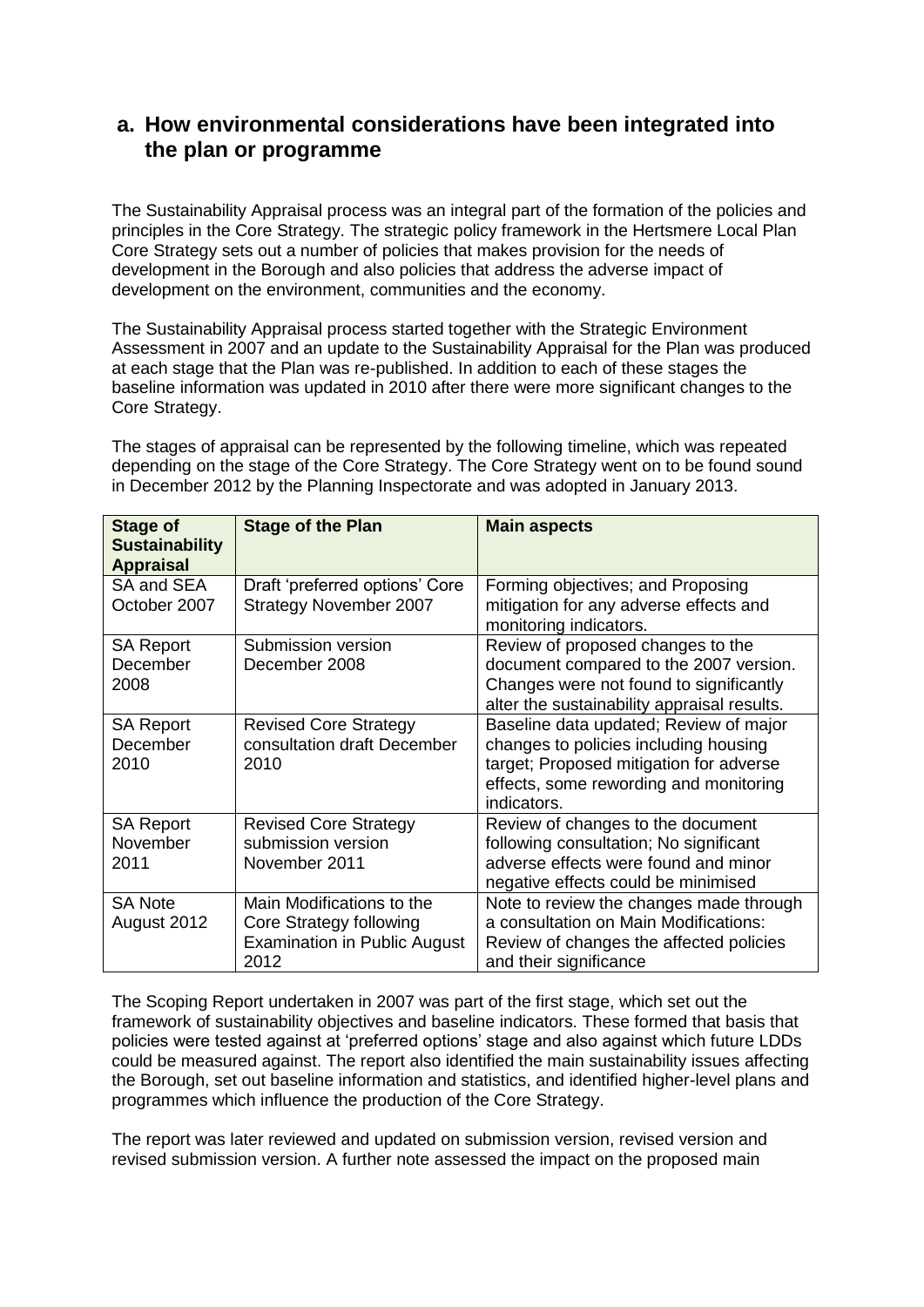modifications to the plan following Examination in Public in 2012. Public consultation took place for six weeks at each stage the SA was reviewed and updated.

The statutory consultees where notified of the consultation stage of the Core Strategy, including English Heritage, Natural England and the Environment Agency. These stakeholders were essential to the progress of the Core Strategy. This involved extensive correspondence including face to face meetings and concluded in a number of changes being made and signed statements of common ground.

Part of the requirements for plan making is to establish whether the plan would have an significant adverse impact on the conservation objectives of the European-level protected sites. In accordance with Article 6(3) and (4) of Directive 92/43/EEC on the Conservation of Natural Habitats and Wild Flora and Fauna (the 'Habitats Directive') a Habitats Regulations Assessment is required.

A screening assessment was undertaken in 2006, which concluded that the Core Strategy would not have a significant effect on European sites as a result from any such sites. Natural England accepted this outcome and confirmed in January 2012 that no further assessment would be required in this regard.

#### **b. How the environment report has been taken into account**

The policy framework including the sustainability objectives, set out in the Core Strategy, together with mitigation and monitoring measures provides for the protection of a range of environmental and wider sustainability receptors from the adverse impacts of different types of development. As stated above the SA (environment report) was integrated to each stage of the Core Strategy.

The development of the Core Strategy has been informed by an extensive body of evidence and assessment. The process of the DPD was long running, with much of the supporting evidence gathering and assessment work being reviewed and updated as preparation of the Core Strategy progressed.

The evolution of the policies in the Core Strategy was informed by a number of background studies and technical assessments. Public engagement has also been an essential component of the process, including consultation on the results of the sustainability appraisal. These were integrated into the Core Strategy and helped evaluate alternative options.

## **c. How opinions expressed in response to: i) The invitation referred to in regulation 13(2)(d); ii) Action taken by the responsible authority in accordance with regulation 13(4), have been taken into account**

The requirement set out in paragraph 4(c) of Regulation 16 is concerned with demonstrating how the decision making process has taken account of consultees opinions on the Plan and the accompanying environmental report.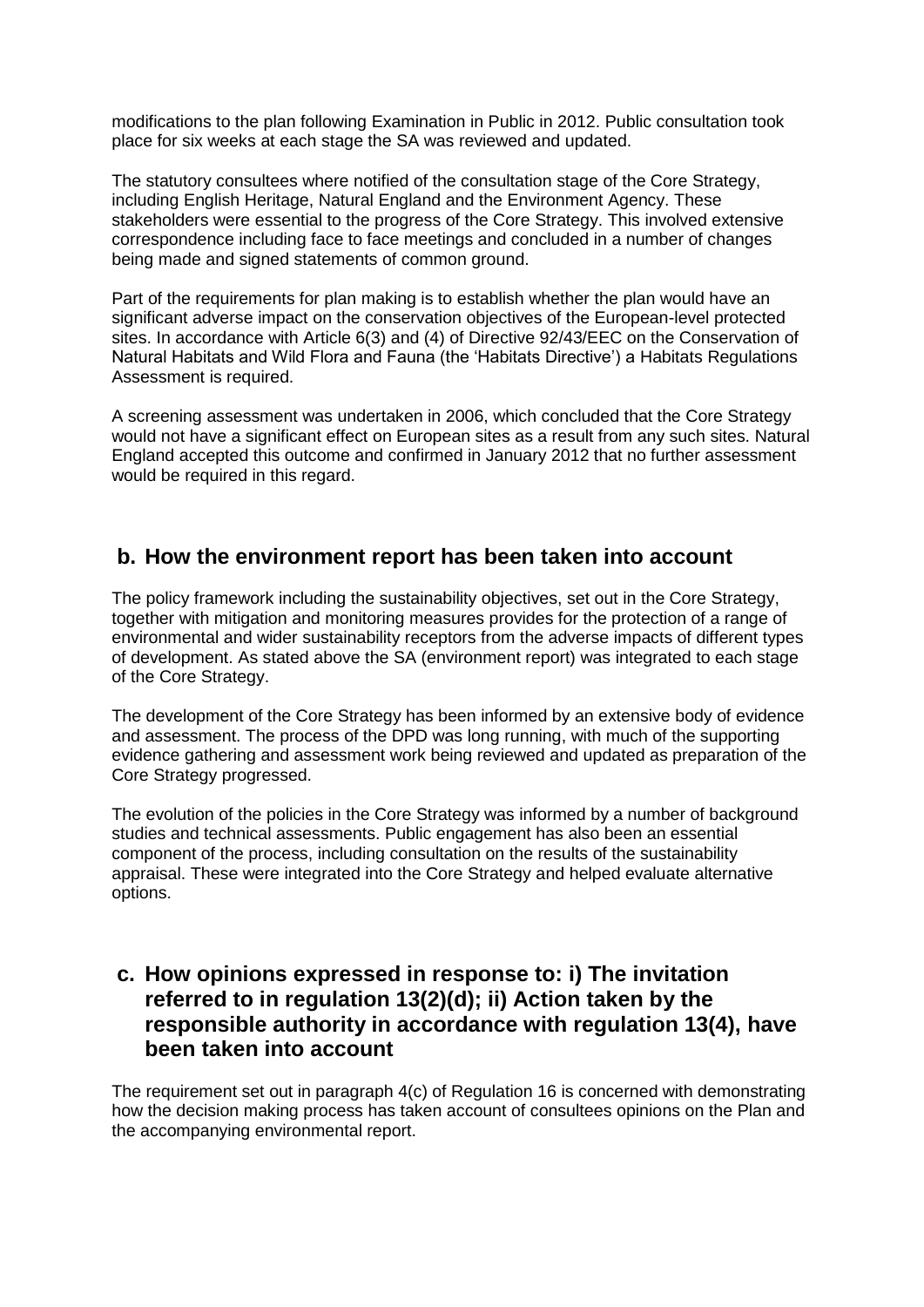An extensive programme of consultation ran in parallel to the preparation of the Core Strategy, commencing in 2005 with the initial 'issues and options' stages and culminating in the examination in 2012. Throughout the preparation of the DPDs the Council has sought to address issues raised through the consultation exercises, and to reflect those concerns in the content and wording of policies. Changes to the DPD to take account of issues and concerns raised by consultees have been made up to, and following, the examination in Public, to take account of the Planning Inspector's binding recommendations, including changes the housing target and affordable housing contributions.

A full account for the consultation that has informed the preparation of the DPD, which constitutes a considerable body of material, can be found in the documents listed below:

- Statement of Consultation March 2009
- Statement of Representations March 2009
- **•** Statement of Consultation February 2012
- **Statement of Representations February 2012**

#### **d. How the results of any consultations entered into under regulation 14(4) have been taken into account**

The requirement set out in paragraph 4(d) of Regulation 16, to provide an explanation of how the results of any consultations entered into with other EU Member States on transboundary impacts have been taken into account in the Plan is not relevant to the postadoption environmental statement for the Core Strategy.

Hertsmere is located within Hertfordshire and is a land-locked Borough to the north of London. The nature of the activities proposed in the Core Strategy mean that consultation within other EU Member States was not appropriate during the preparation of the DPD.

## **e. The reasons for choosing the plan or programme as adopted, in the light of the other reasonable alternatives dealt with**

The requirement set out in paragraph 4(e) in Regulation 16, is concerned with providing a summary of the reasons why the adopted plan was chosen, when compared with the other reasonable alternatives considered during its preparation. The SA sets out potential alternatives for employment and housing in paragraphs 2.41-2.46 of the Core Strategy 2013.

The following matters were of particular importance in the adoption of the Core Strategy. These matters were discussed at examination and important in the Plans adoption process.

- The introduction of a new policy on the NPPFs presumption in favour of sustainable development;
- The housing target was altered to provide for the full housing target identified in the Regional Spatial Strategy, the East of England Plan, which was formerly revoked after the Plan was found Sound. The evidence base behind the East of England Plan provided a framework for housing need in the region;
- Housing can be delivered in the existing urban area without a Green Belt review;
- The increase in the required level of Affordable Housing, where the viability assessment found that a higher threshold than that previously proposed was found to be financially viable;